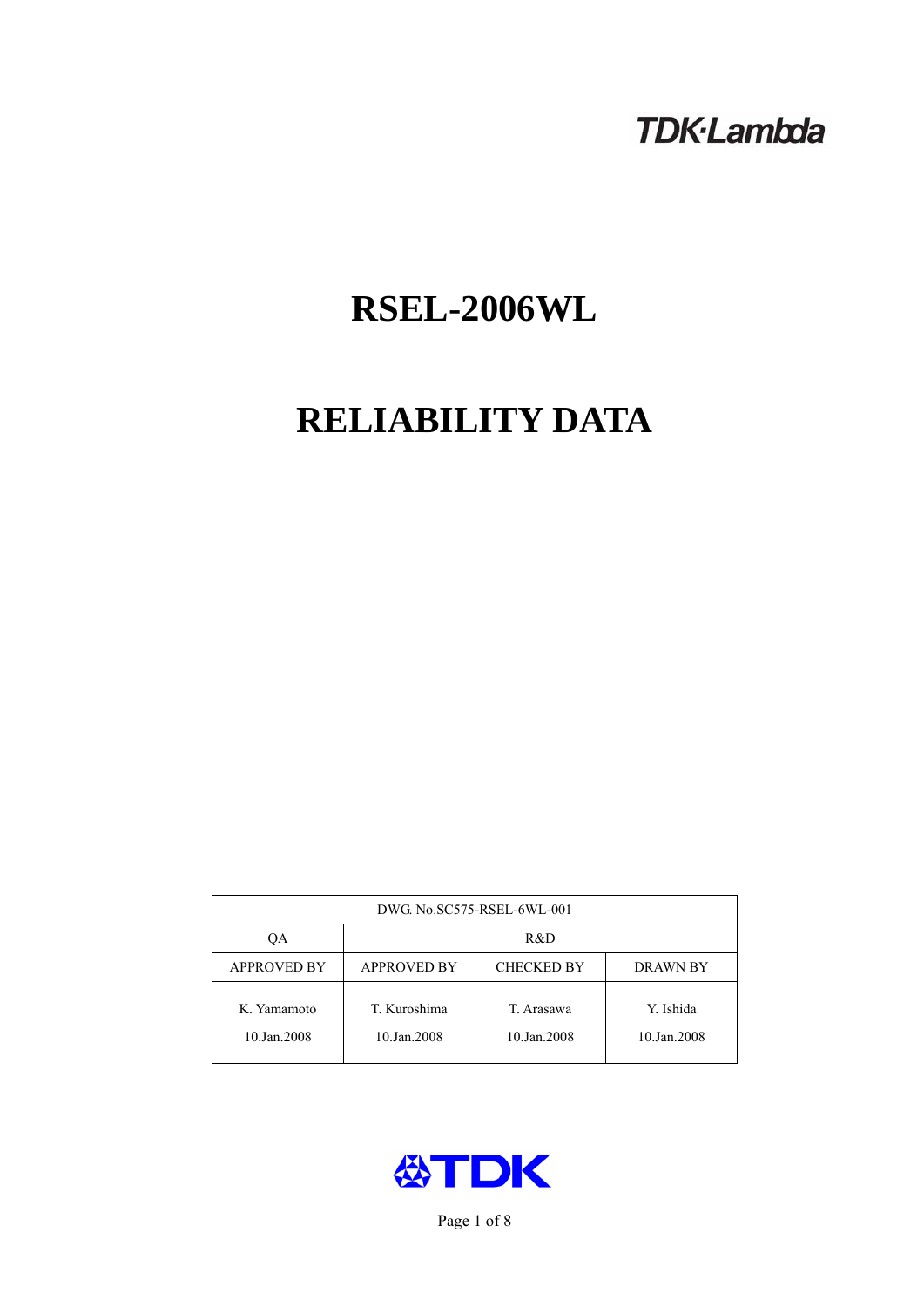#### **RSEL-2006WL**

## **I N D E X**

|                                     | Page   |
|-------------------------------------|--------|
| 1. Calculated Values of MTBF        | Page-3 |
| 2. Vibration Test                   | Page-4 |
| 3. Heat Cycle Test                  | Page-5 |
| 4. Humidity Test                    | Page-6 |
| 5. High Temperature Resistance Test | Page-7 |
| 6. Low Temperature Storage Test     | Page-8 |

The following data are typical values. As all units have nearly the same characteristics, the data to be considered as ability values.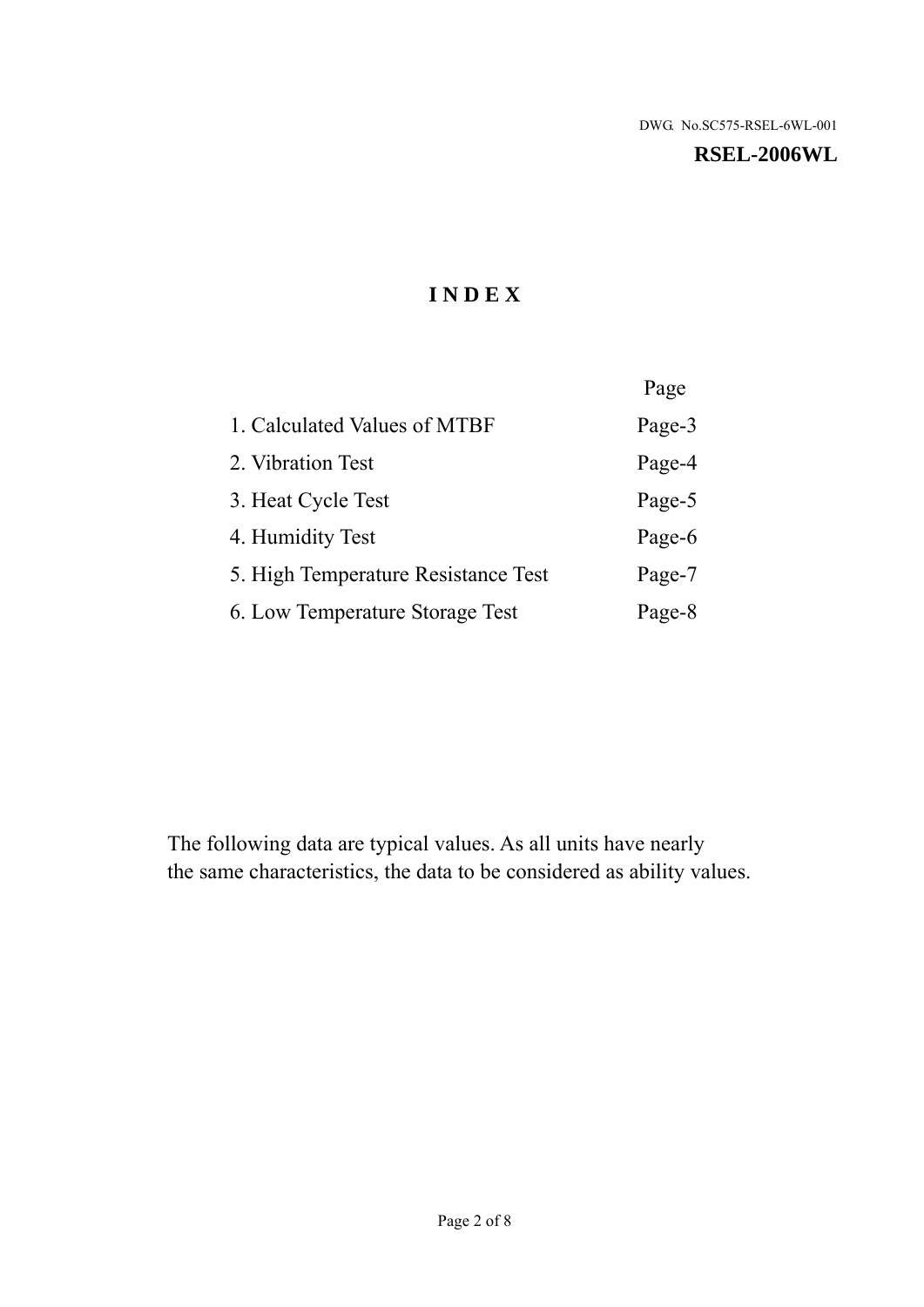**RSEL-2006WL** 

1. Calculated values of MTBF

MODEL : RSEL-2006WL

(1) Calculating Method

 Calculated based on parts stress reliability projection of MIL-HDBK-217F NOTICE2.

Individual failure rates  $\lambda$  G is given to each part and MTBF is calculated by the count of each part.

$$
MTBF = \frac{1}{\lambda_{\text{equip}}} = \frac{1}{\sum_{i=1}^{n} N_i (\lambda_G \pi_Q)_i} \times 10^6 \text{ (hours)}
$$

| $\lambda$ equip | : Total equipment failure rate (Failure / $10^6$ Hours)                   |
|-----------------|---------------------------------------------------------------------------|
| $\lambda$ G     | : Generic failure rate for the $\hbar$ generic part                       |
|                 | (Failure/ $10^6$ Hours)                                                   |
| Ni              | : Quantity of <i>i</i> th generic part                                    |
| N               | : Number of different generic part categories                             |
| $\pi Q$         | : Generic quality factor for the <i>i</i> th generic part ( $\pi Q = 1$ ) |
|                 |                                                                           |

- (2) MTBF Values
	- GF : Ground, Fixed

 $MTBF = 26,441,036$  (Hours)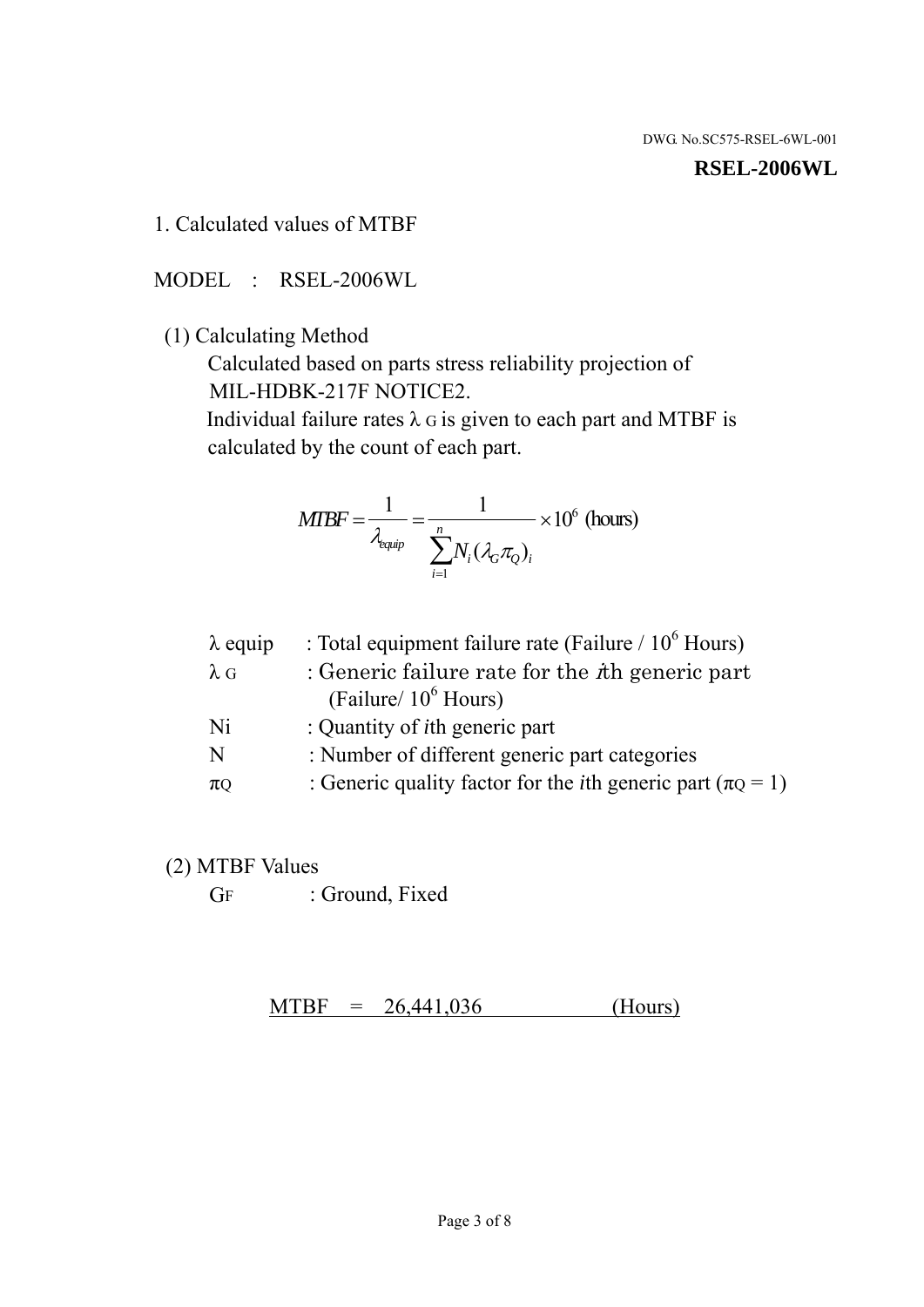#### **RSEL-2006WL**

2. Vibration Test

#### MODEL : RSEL-2006WL (Representation Product : RSEL-2006W)

- (1) Vibration Test Class Frequency Variable Endurance Test
- (2) Equipment Used Controller VS-1000-6, Vibrator 905-FN ( IMV CORP.)
- (3) The Number of D.U.T. (Device Under Test) 5 units
- (4) Test Condition
	- · Frequency : 10~55Hz
	- · Amplitude : 1.5mm, Sweep for 1 min.
	- · Dimension and times : X, Y and Z directions for 2 hours each.

#### (5) Test Method

Fix the D.U.T. on the fitting-stage

## (6) Test Results

PASS

#### Typical Sample Data

| . .                                |                                                         |                  |                     |                     |
|------------------------------------|---------------------------------------------------------|------------------|---------------------|---------------------|
| Check item                         | Spec.                                                   |                  | <b>Before Test</b>  | After Test          |
|                                    | Differential Mode: 25dBmin.                             | 1 MHz            | 47.70               | 47.24               |
|                                    |                                                         | 30 MHz           | 60.94               | 59.16               |
| Attenuation (dB)                   | Common Mode: 25dBmin.                                   | 1 MHz            | 37.62               | 37.84               |
|                                    |                                                         | $10 \text{ MHz}$ | 55.26               | 55.38               |
| Leakage Current (mA)               | Line1<br>$1mA$ max. $(250V, 60Hz)$<br>Line <sub>2</sub> |                  | 0.30                | 0.29                |
|                                    |                                                         |                  | 0.30                | 0.29                |
| DC Resistance $(m\Omega)$          | $80m \Omega$ max.                                       |                  | 24.96               | 25.50               |
| <b>Test Voltage</b>                | $L-L: 1768Vdc$ 60s.                                     |                  | OK                  | OK.                 |
|                                    | $L-E$ : 2500Vac 60s.                                    |                  |                     |                     |
| Isolation Resistance ( $M\Omega$ ) | $100M \Omega$ min. (500Vdc 60s)                         |                  | $3.9 \times 10^{6}$ | $4.5 \times 10^{6}$ |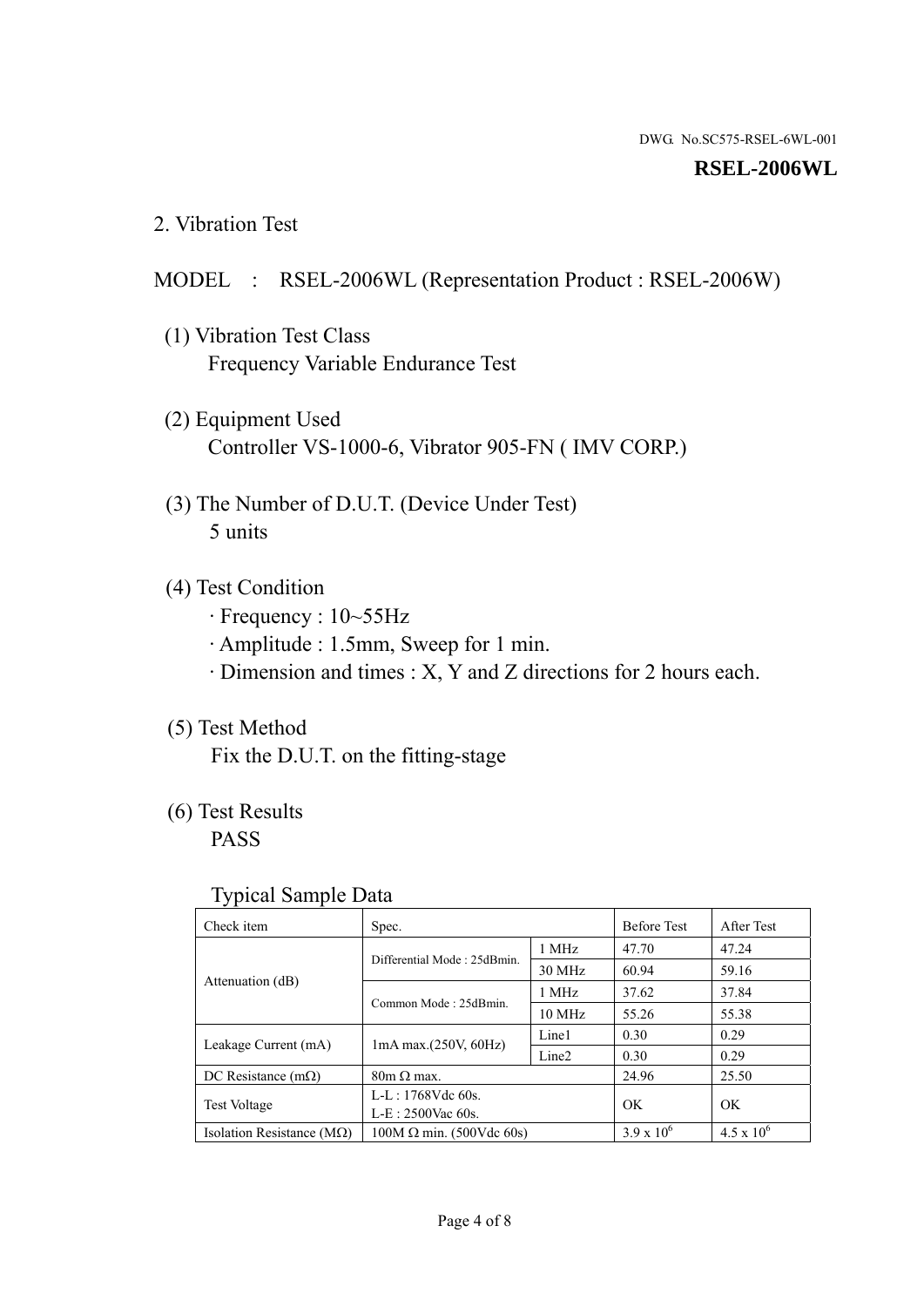3. Heat Cycle Test

## MODEL : RSEL-2006WL (Representation Product : RSEL-2006W)

- (1) Equipment Used TEMPERATURE CHAMBER TSA-71H-W (ESPEC CORP.)
- (2) The Number of D.U.T. (Device Under Test) 5 units
- (3) Test Conditions
	- · Ambient Temperature : -25~+85°C · Test Cycles : 100cycles



(4) Test Method

 Before the test check if there is no abnormal characteristics and put the D.U.T. in the testing chamber. Then test it in the above cycles, After the test is completed leave it for 1 hour at room temperature and check it if there is no abnormal each characteristics.

(5) Test Results

PASS

| <b>Typical Sample Data</b> |  |  |
|----------------------------|--|--|
|----------------------------|--|--|

| Check item                    | Spec.                           |                   | <b>Before Test</b> | After Test          |
|-------------------------------|---------------------------------|-------------------|--------------------|---------------------|
|                               | Differential Mode: 25dBmin.     | 1 MHz             | 47.64              | 47.86               |
|                               |                                 | 30 MHz            | 58.32              | 59.54               |
| Attenuation (dB)              | Common Mode: 25dBmin.           | 1 MHz             | 37.94              | 39.00               |
|                               |                                 | $10 \text{ MHz}$  | 54.52              | 56.02               |
|                               | $1mA$ max. $(250V, 60Hz)$       | Line1             | 0.30               | 0.33                |
| Leakage Current (mA)          |                                 | Line <sub>2</sub> | 0.29               | 0.34                |
| DC Resistance $(m\Omega)$     | $80m \Omega$ max.               |                   | 25.54              | 25.18               |
| <b>Test Voltage</b>           | L-L: 1768Vdc 60s.               |                   | OK                 | OK                  |
| $L-E: 2500$ Vac 60s.          |                                 |                   |                    |                     |
| Isolation Resistance ( $MQ$ ) | $100M \Omega$ min. (500Vdc 60s) |                   | $4.9 \times 10^6$  | $4.2 \times 10^{6}$ |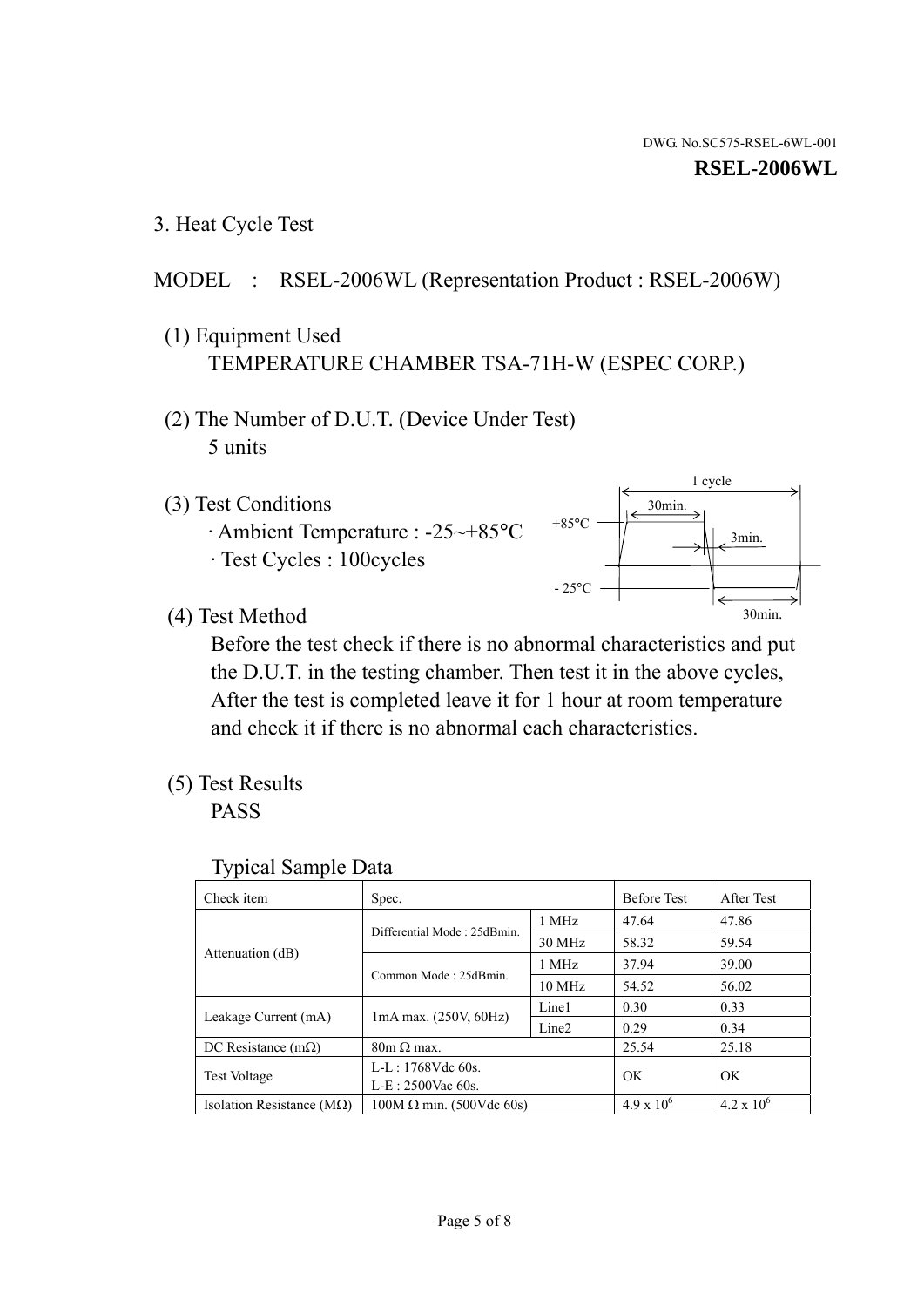4. Humidity Test

## MODEL : RSEL-2006WL (Representation Product : RSEL-2006W)

- (1) Equipment Used TEMP. & HUMID. CHAMBER PR-4KT (ESPEC CORP.)
- (2) The Number of D.U.T. (Device Under Test) 5 units

#### (3) Test Conditions

- · Ambient Temperature : +40°C
- · Test Time : 500 hours
- · Ambient Humidity : 90~95% RH No Dewdrop

## (4) Test Method

 Before the test check if there is no abnormal characteristics and put the D.U.T. in the testing chamber. Then test it in the above conditions. After the test is completed leave it for 1 hour at room temperature and check it if there is no abnormal each characteristics.

## (5) Test Results

PASS

| . .                                |                                 |                   |                     |                     |
|------------------------------------|---------------------------------|-------------------|---------------------|---------------------|
| Check item                         | Spec.                           |                   | <b>Before Test</b>  | After Test          |
|                                    | Differential Mode: 25dBmin.     | 1 MHz             | 47.84               | 45.98               |
|                                    |                                 | 30 MHz            | 55.40               | 55.92               |
| Attenuation (dB)                   | Common Mode: 25dBmin.           | 1 MHz             | 37.24               | 37.92               |
|                                    |                                 | $10 \text{ MHz}$  | 53.44               | 54.30               |
| Leakage Current (mA)               | $1mA$ max. $(250V, 60Hz)$       | Line1             | 0.29                | 0.29                |
|                                    |                                 | Line <sub>2</sub> | 0.30                | 0.28                |
| DC Resistance $(m\Omega)$          | $80m \Omega$ max.               |                   | 25.32               | 25.60               |
| <b>Test Voltage</b>                | $L-L: 1768Vdc$ 60s.             |                   | OK                  | OK                  |
|                                    | $L-E: 2500$ Vac 60s.            |                   |                     |                     |
| Isolation Resistance ( $M\Omega$ ) | $100M \Omega$ min. (500Vdc 60s) |                   | $4.3 \times 10^{6}$ | $4.9 \times 10^{6}$ |

#### Typical Sample Data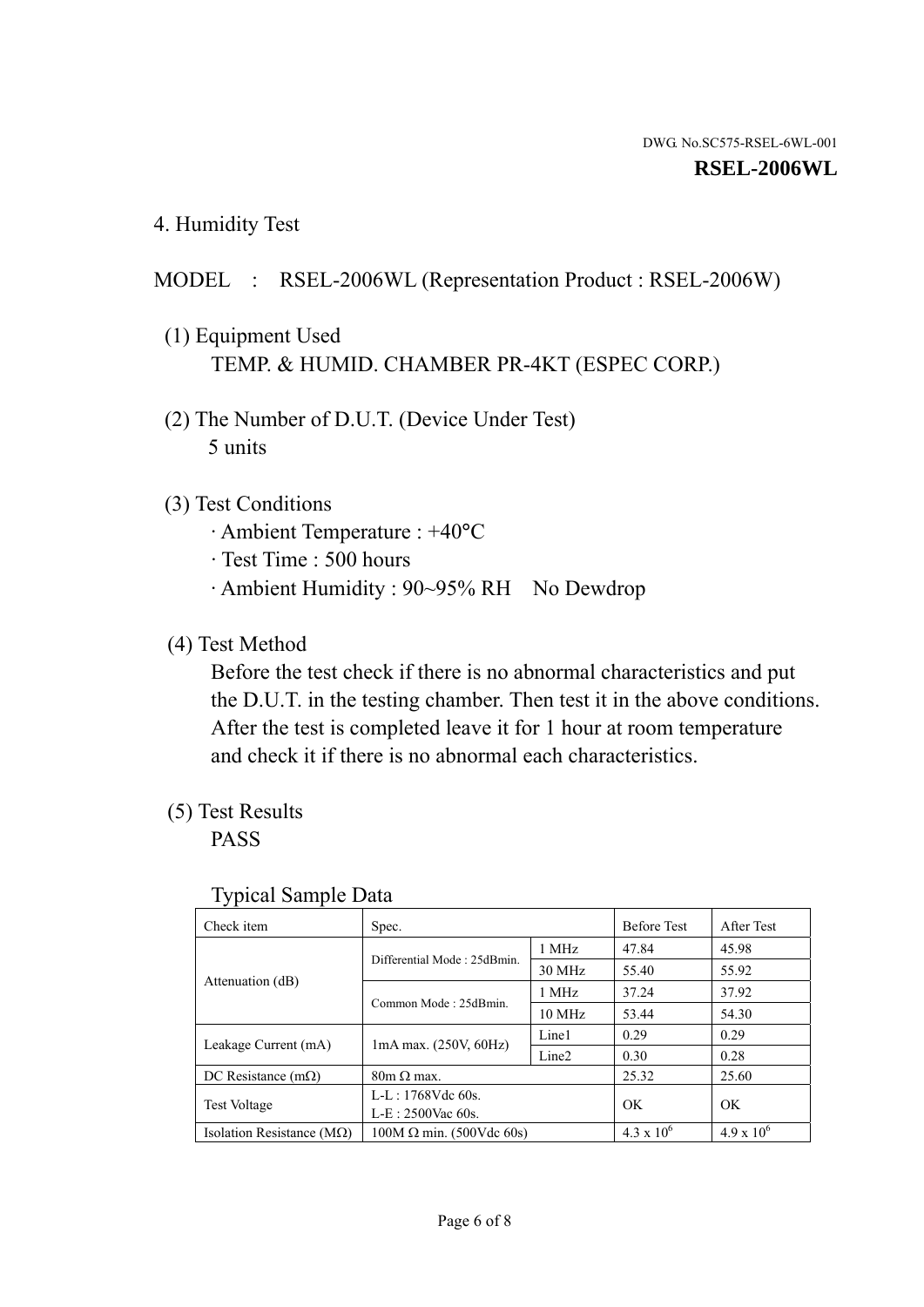5. High Temperature Resistance Test

### MODEL : RSEL-2006WL (Representation Product : RSEL-2006W)

- (1) Equipment Used TEMPERATURE CHAMBER PHH-300 ( ESPEC CORP.)
- (2) The Number of D.U.T. (Device Under Test) 5 units
- (3) Test Conditions
	- · Ambient Temperature : +55°C
	- · Test Time : 500 hours
	- · Operating : DC 6A
- (4) Test Method

 Before the test check if there is no abnormal characteristics and put the D.U.T. in the testing chamber. Then test it in the above conditions. After the test is completed leave it for 1 hour at room temperature and check it if there is no abnormal each characteristics.

(5) Test Results

PASS

| ╯┸                                 |                                                         |        |                     |                     |
|------------------------------------|---------------------------------------------------------|--------|---------------------|---------------------|
| Check item                         | Spec.                                                   |        | <b>Before Test</b>  | After Test          |
| Attenuation (dB)                   | Differential Mode: 25dBmin.                             | 1 MHz  | 47.32               | 47.38               |
|                                    |                                                         | 30 MHz | 55.64               | 57.74               |
|                                    | Common Mode: 25dBmin.                                   | 1 MHz  | 37.52               | 38.78               |
|                                    |                                                         | 10 MHz | 54.78               | 56.06               |
| Leakage Current (mA)               | Line1<br>$1mA$ max. $(250V, 60Hz)$<br>Line <sub>2</sub> |        | 0.30                | 0.30                |
|                                    |                                                         |        | 0.31                | 0.31                |
| DC Resistance $(m\Omega)$          | $80m \Omega$ max.                                       |        | 25.10               | 25.44               |
| <b>Test Voltage</b>                | $L-L: 1768Vdc$ 60s.                                     |        | OK                  | OK                  |
|                                    | $L-E: 2500$ Vac 60s.                                    |        |                     |                     |
| Isolation Resistance ( $M\Omega$ ) | $100M \Omega$ min. (500Vdc 60s)                         |        | $4.4 \times 10^{6}$ | $5.1 \times 10^{6}$ |

#### Typical Sample Data